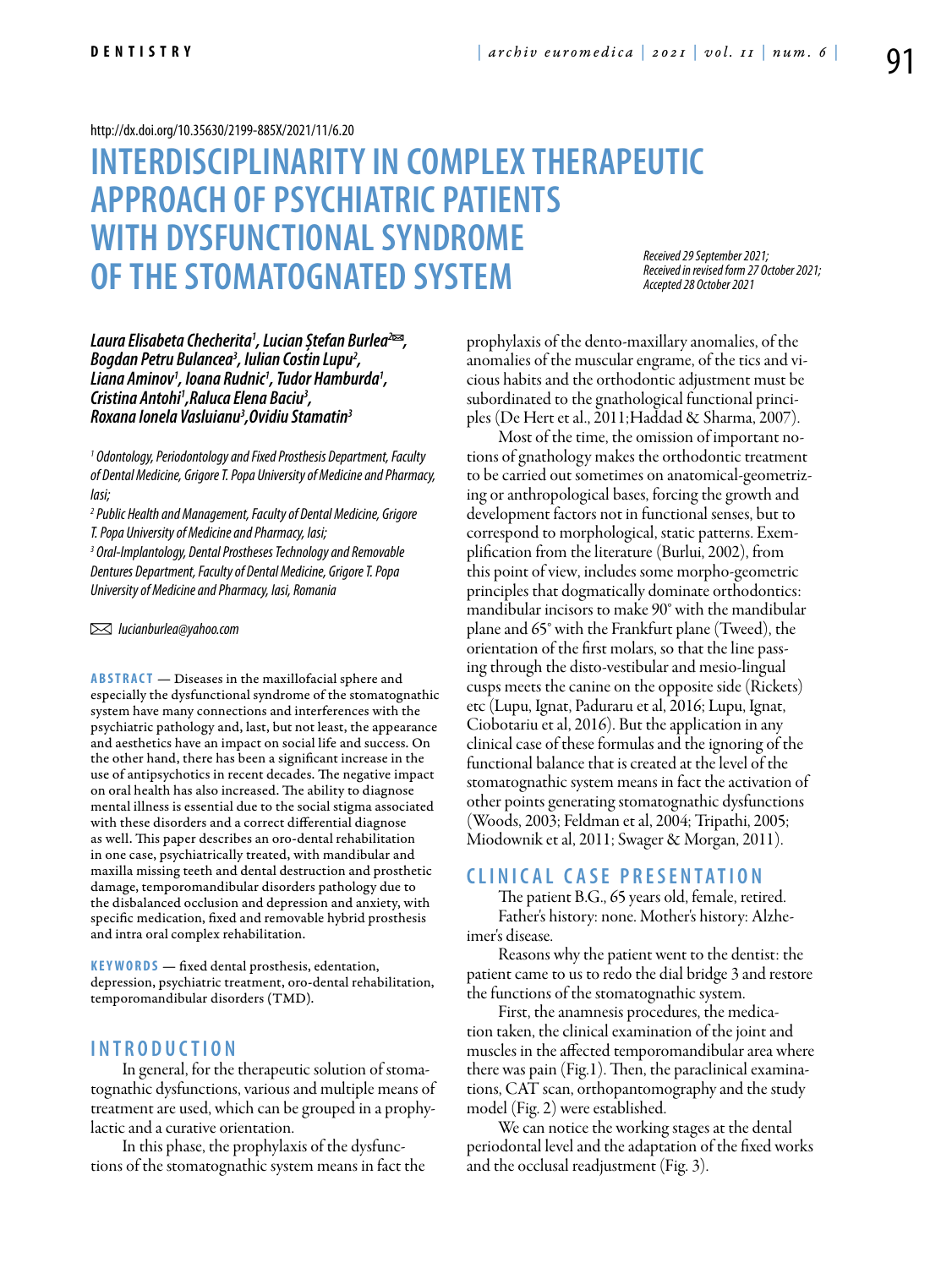

*Fig. 1. Clinical examination: palpation and inspection of temporomandibular joint and the symmetry aspect of the face for clinical diagnose of dysfunctional syndrome of the stomatognathic system.*



*Fig. 2. Paraclinical examination model study/Orthopantomographic images and TMJ CAT scan*





*Fig. 3. Pro-prosthetic preparation (Pre-prosthetic preparation): preparationfor preprosthetic steps management of case treatment including plastic coronal reconstruction, endodontic treatment gingivectomyand preparation for uni-dental prosthesis*

## **DISC U SSION**

From the point of view of plastic reconstructions, the restoration of the coronary volume in sub-occlusion, although it protects the obturation or the walls of the cavity from occlusal forces, limits the support area, overloads the other contact areas, realizing the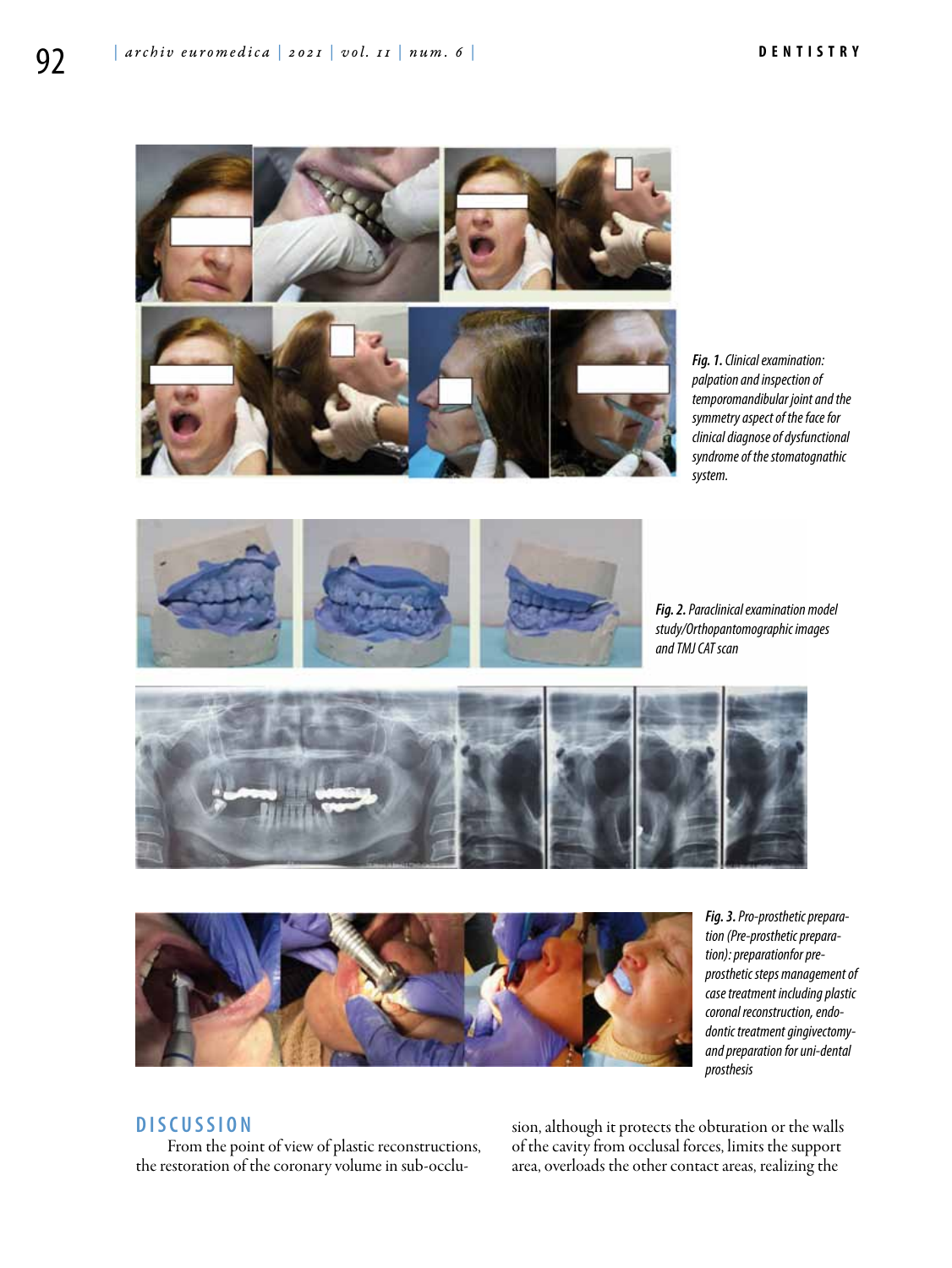

*Fig. 4. Adaptation and finale images of rehabilitation treatment*

conditions of a dysfunction of the whole system. For this reason, whenever the correct occlusal relief cannot be reconstituted by plastic fillings, it is good to apply inlay-onlay therapy, according to Black I, II, III, IV classes, or observing the principles of preparations and the retention means, or by means of the crowns of the cover for the purposes of a correct restoration of the cusps and the support areas. We also mention the fact that all coronary filling materials have a lower abrasion resistance than enamel, reason for which their occlusal face depreciates shortly after application favouring the overload of other teeth and the extrusion of antagonists. We can mention that the material of the crown components, especially metal-ceramic coatings must be in accordance with the principles of realization as iatrogenesis can be created due to abrasion and fracture that can occur in case of defective and uncorrected occlusion.

Periodontal therapy can prevent the occurrence of dysfunctions of the stomatognathic system by restoring periodontal health, reducing/disappearing mobility, limiting the phenomena of dental migration and removing traumatic inclined planes.

The reduction of parafunctions, of vicious habits prevents the installation of occlusal, periodontal, articular, muscular changes that can sometimes be accentuated, taking serious and irreversible forms.

The diagnosis of altered functions must be followed carefully, followed by phonetic re-education, mastication, swallowing, and sometimes mimicry (sigmatism, unilateral mastication, swallowing by interposing the tongue between arches, orofacial dyskinesia).

Following surgery, sequelae appear that affect the main functions of the stomatognathic system. Limiting surgical sequelae, practicing conservative surgery, functional re-educationafter surgery, are some of the objectives of surgical prophylaxis of stomatognathic system dysfunctions.

Prosthetic treatment finds its role in the prophylaxis of stomatognathic dysfunctions by fixed prosthetic restorations, such as metal-ceramic or all-ceramic

joint prosthesis that prevent the migration of teeth to the edentulous spaces, reconstituting the occlusion surfaces of the maxillary and mandibular arches shortened or interrupted by oedema. By prosthetic restoration of the edentulous arches, the occlusal tampon is reconstituted, which takes over the masticatory and swallowing forces, relieving the temporo-mandibular joint. The masticatory force increases, and, at the same time, the masticatory efficiencyincreases, ensuring the stomatognathic system the conditions of an optimal morphological framework for the development of functions and thus a normal trophicity of the tissues that enter its composition (Scarff& Casey, 2011; Tani et al. 2012).

The curative therapy itself- the treatment of the dysfunctions of the stomatognathic system aims for the mental rebalancing, the muscular relaxation, the treatment of the pain, the mandibula-cranial repositioning, the occlusal-articular rebalancing, using medicinal, physiotherapeutic (Grewal et al, 2014) prosthetic methods. Within this complex therapy it is necessary a staging of the treatment phases, which will take place over more or less long periods, depending on the severity of the clinical case, for complete recovery surgical therapy is sometimes inevitable. In the same time, the necessity of a good and complete recovery can avoid the forensic aspects claims (Radu&Bulgaru Iliescu, 2016, Radu et al, 2017).

The treatment of dysfunctions of the stomatognathic system includes a complex of therapeutic, medicinal, and non-drug methods (prosthetic, physiotherapeutic, surgical), whose action is intricate, so that the therapy of pain, for example, from antirheumatic, muscle relaxation and mandibular repositioning cannot be precisely delimited.

Mental rebalancing of older-adult patients with stomatognathic dysfunction can be done by psychotherapeutic and medicinal means (Burlea et al, 2010; Carausu et al, 2017).

Psychic irritation factors that lead to the maintenance of conflict states in social microclimatestriggered the dysfunctional syndrome of the stomatog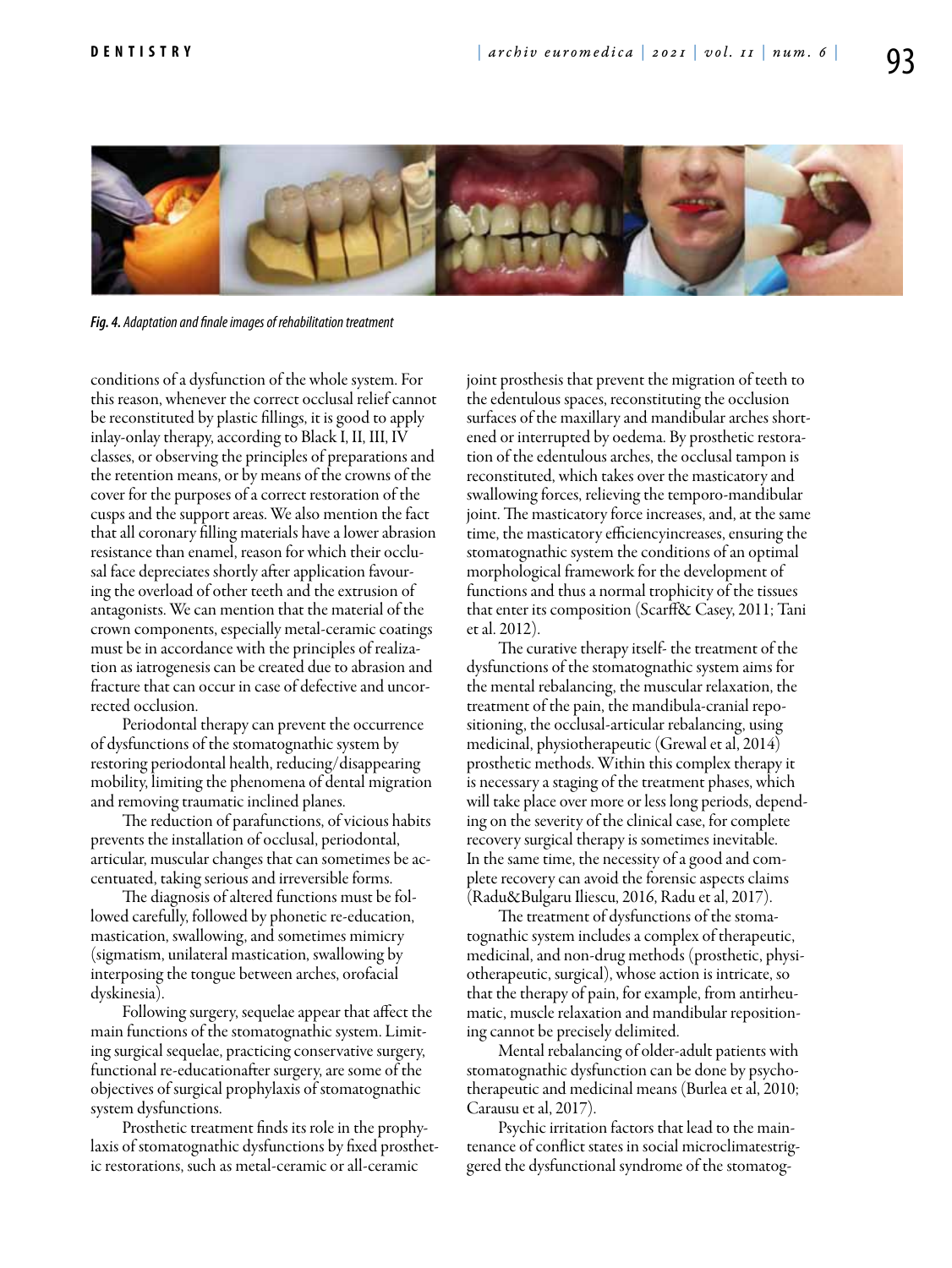nathic system (Ameida et al, Munech&Hamer, 2010. Dobri et al, 2020, Damian et al, 2017).

In psychic rebalancing therapy, drugs (medications) with hypnotic, sedative, tranquilizing action can be used. From this point of view, hypnotic sedatives are of great clinical utility, whose administration leads to a decrease in the activity of some areas of cortical excitation.

The mechanism of action aims to inhibit the activity of the motor neuronal chain, starting withthe cortical motor neuron and ending with the neuromuscular junction.

To depress the activity of cortical motor neurons, some medicinal substances described in psychic rebalancing therapy act: sedative hypnotics, minor tranquilizers, major tranquilizers. In addition to the above, for the purpose of a short-term motor inhibition, which would interrupt the reflex circuits, general anaesthesia can be used in the services with appropriate equipment.

Minor tranquilizers such as meprobamate, diazepam, oxazepam have also shown muscle relaxant properties. Through their action on the limbic system, they reduce psycho-emotional lability and anxiety (Damian et al, 2017).

Thus, we can mention from the literature that meprobamate is indicated for its double effect of sedation and relaxation, in cases of bruxism. Due to its mild analgesic action, which is added to the sedative, tranquilizing and relaxing ones, meprobamate is a drug with good effects in stomatognathic dysfunctions. Diazepam is administered 2 mg three times a day, increasing the dose to 20-40 mg/day in 3-4 doses. Dose increases for both drugs can be made depending on the patient's tolerance and the severity of the case. Medazepam is a tranquilizer with a very mild sedative action, which makes it recommended for daytime use.

Medication with psychotropic drugs (sedatives, tranquilizers, anxiolytics) does not actually suppress the determining factor, but rather one of the predisposing factors. Psychotropics have the disadvantage that they keep the patient in a "psychiatric" environment that create the conditions for the installation of a drug addiction. In addition, a prolonged administration can have the following side effects: hypoxia, wakefulness disorders, side effects.

Analgesic therapy is always used concomitantly with psychotropic therapy that potentiates the action of these drugs.The treatment of pain with analgesics is only a palliative therapy because it does not suppress the cause, but only diminishes the effect, so that, after the period of action of the analgesic drug, the pain reappears. However, analgesic therapy has a recognized importance in the treatment of dysfunctions of the

stomatognathic system, it being necessary to restore the patient's mental comfort, as well as to help him go through difficult periods until the cause is suppressed.

In the treatment of pain in dysfunctional syndromes of the stomatognathic system, the indication of choice is given by antirheumatic analgesics, which also have antipyretic side effects.

Subsequently, physiotherapy and kinesitherapy (movement therapy, gymnastics) are performed, they are more and more frequently used in the treatment of stomatognathic system dysfunctions (Burlui, 2002; Checherita et al, 2009;Lupu et al 2015) to obtain a more pronounced muscle relaxation, to educate normal mandibular movement patterns, to ensure a normal joint functionality, removal of tics and parafunctions. Nevertheless, an accurate and complete therapy in such cases should look at all times to the ethical and legal aspects which are involved (Toader et al, 2017).

As we have exemplified in this case a patient with mental disorders, joint damage, rheumatism, hypertension, which occurred after the related medication in the sphere of psychiatric stomatognathic rehabilitation (Tatarciuc&Panaite, 2001; Morley, 2002; Checherita et al, 2017; Zegan et al, 2017; Zegan et al, 2017; Zegan et al, 2018; Cristache et al, 2019; Zegan et al, 2019; Radulescu et al, 2020), having a dissatisfaction due to the impossibility of achieving functionality but also aesthetics at stomatognathic level.

### **C ON CL U SION**

As shown by the rehabilitation of the patients in the study, we can conclude that drug therapy was necessary to rebalance the mental and muscular level. This is followed by the stabilization of the occlusion, providing geometry to rearrange the clinical parameters, and restoring functionality of the stomatognathic system. The complex treatment applied provided wellbeing and comfort and contributed to the increase of the quality of life and the level of acceptance of the patients.

All authors have the same scientific contribution.

#### **REFEREN CES**

- 1. Ameida P., Johann A., Alanis L., Lima A.&Grégio A. (2012). Antidepressants: Side Effects in the Mouth. Oral Health Care-Paediatric, Research, Epidemiology and Clinical Practices.In Tech, 113–128.
- BURLEA, G., BURLEA, A M., &MILICI, R.C. (2010). Prevention and intervention in speech and language therapy for the success of lexicographical acquisitions. Revista de CercetareșiIntervențieSocială/Review of Research and Social Intervention, 30, 86.
- 3. BURLUI V. (2002). Cranial-mandibularMalrelations. Apollonia Printing House,Iaşi (pp. 185–241, pp. 311–40).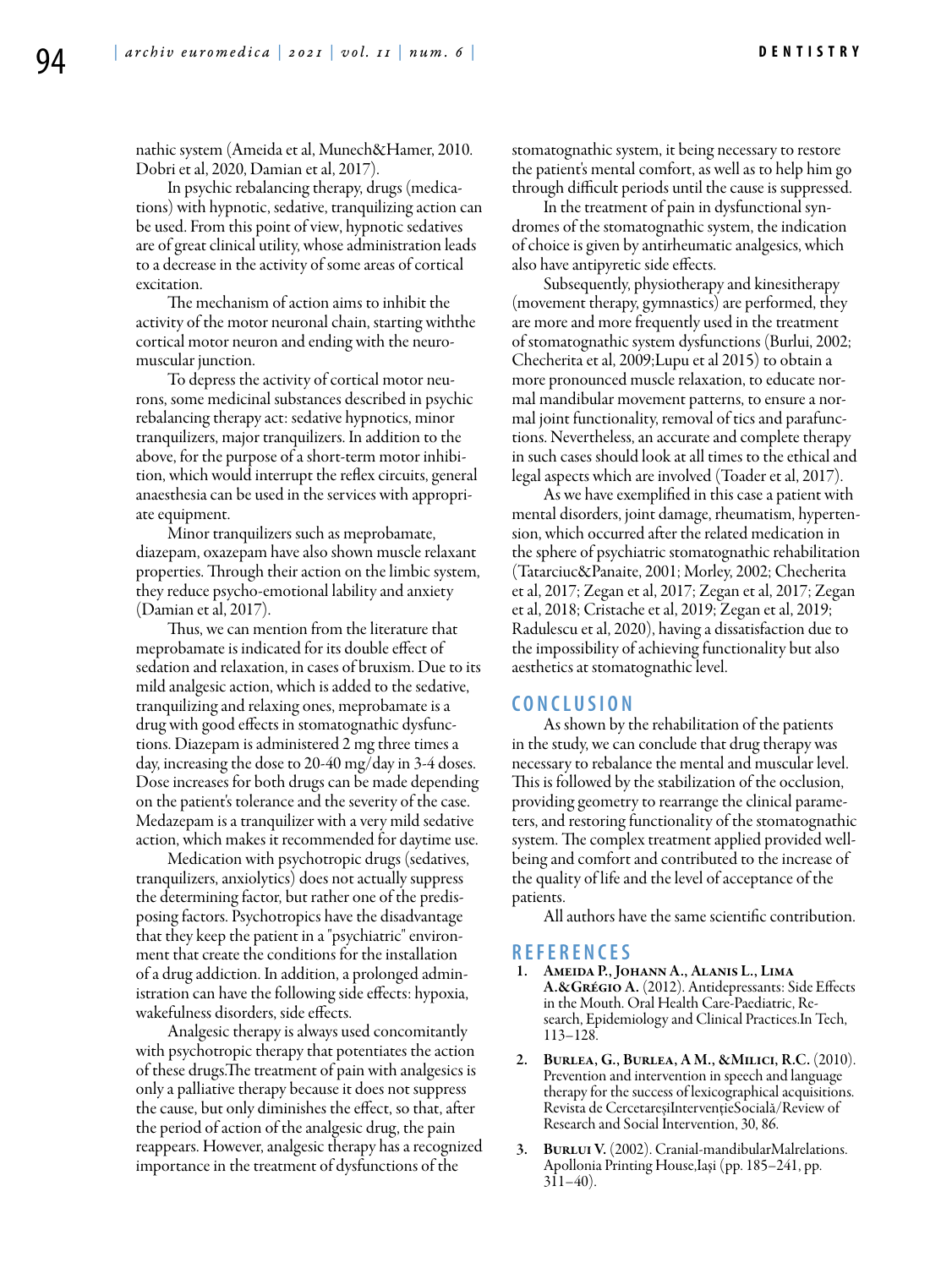- 4. Cărăuşu E.M., Dascălu C.G., Zegan G., Burlea L.S., Lupu I.C., Antohe I. (2017). The General and Oral Health Status in Older Adults from Rural Environment of Iasi County, Romania.Revista de CercetareșiIntervențieSocială/Review of Research and Social Intervention,59, 187–208.
- 5. Checherita L.E., Rezus E., Leon M.M., Stamatin O., Cărăuşu E.M. (2017). Impact of Medication with Diclofenac Sodium vs. Etoricoxibum in Patients with InflammatoryRheumatic Pathology, Prosthetic Complications and Algo-dysfunctional Syndrome; REV.CHIM.(Bucharest), 68(5), 977–81.
- 6. Cristache C.M., Totu E.E., Beuran I.A., Cărăuşu E.M., Totu T., Burlibasa L. (2019). Virtual Models Obtained via Intraoral Scanning as Alternated to Clinical Evaluation and beta- Hemihidrate Plaster Models. REV.CHIM. (Bucharest), 70(10), 3753–8.
- 7. Damian S.I., Iliescu D.B., Rohozneanu A., Glodeanu A., Diac M., David S., Hunea I. (2017).The role of educational measures for juvenile entruEducatieMultidimensionala,  $9(3)$ , 140–155.
- 8. De Hert M., Correll C.U., Bobes J., Cetkovich-Bakmas M., Cohen D., Asai I., Detraux J., Gautam S., Möller H.J., Ndetei D.M., Newcomer J.W., Uwakwe R.&Leucht S. (2011). Physical illness in patients with severe mental disorders.Prevalence, impact of medications and disparities in health care.World Psychiatry, 10, 52–77.
- 9. Dobri M.L., Voinea A.I., Moraru C., Nechita P., &CIUBARA A. (2020). Psychosis: Between Dreams and Perceptual Reality. BRAIN. Broad Research in Artificial Intelligence and Neuroscience, 11(3Sup1), 146–152. https://doi.org/10.18662/ brain/11.3Sup1/130
- 10. Feldman P.D., Hay L.K., Deberdt W., Kennedy J.S., Hutchins D.S., Hay D.P., Hardy T.A., Hoffmann V.P., Hornbuckle K.D.V.M., BREIER.A.(2004). Retrospective cohort study of Diabetes Mellitus and antipsychotic treatment in a geriatric population in the United States.J Am Med Directors Assn, 5(1), 38–46.
- 11. Grewal H., Sharma H., Rajpal Bhatia M.S. & Choudhary R. (2014). Oral Health of Non-institutionalized psychiatric patients: A Dentist Perception. Delhi Psychiatry Journal, 17 (1), 44–7.
- 12. Haddad P.M. & Sharma S.G. (2007). Adverse effects of atypical antipsychotics: differential risk and clinical implications. CNS Drugs, 21(11), 911–36.
- 13. Lupu V.V., Ignat A., Paduraru G., Mihaila D., Burlea M., &Ciubara A. (2015). Heterotopic gastric mucosa in the distal part of esophagus in a teenager: case report. Medicine, 94(42).
- 14. Lupu V.V., Ignat A., Paduraru G., Ciubara A.M., Ioniuc I., Ciubara A.B. &Burlea M. (2016). The study of effects regarding ingestion of corrosive substances in children.REV.CHIM. (Bucharest);  $67(12)$ , 2501–2503.
- 15. Lupu V.V., Ignat A., Ciubotariu G., Ciubară A., Moscalu M., &Burlea M. (2016). Helicobacter pylori infection and gastroesophageal reflux in children. Diseases of the Esophagus,  $\tilde{29}(8)$ , 1007–1012.
- 16. Miodownik C., Lerner V.&Witztum E. (2011). Pisa Syndrome and Laryngeal Dystonia Induced by Novel Antipsychotics. The Israel Journal of Psychiatry and Related Sciences, 48(3), 195–200.
- 17. MORLEY J. (2002). Macroaesthetic Elements of Smile Design.Journal of the American Dental Association, 132, 39–45.
- 18. Munech J.&Hamer Ann M. (2010).Adverse Effects of Antipsychotic Medications.American Family Physician,  $81(5)$ ,  $617-22$ .
- 19. Radu C.C., Podila C., Camarasan A., Bulgaru Iliescu D., PerjuDumbrava D. (2017). Ethical professional-personal model of making decisions in forensic medicine.Rom J Leg Med, 25(3), 314–316.
- 20. Radu C.C., Bulgaru Iliescu D. (2016). Claims of "uniqueness" in forensic medicine.Rom J Leg Med, 24(4), 343–345.
- 21. Rădulescu I.D., Ciubara A.B., Moraru C., Burlea S.L. &Ciubară A. (2020). Evaluating the Impact of Dissociation in Psychiatric Disorders. BRAIN. Broad Research in Artificial Intelligence and Neuroscience, 11(3Sup1), 163–174. https://doi. org/10.18662/brain/11.3Sup1/132
- 22. SCARFF J.R.& CASEY D. (2011). A Newer Oral Atypical Antipsychotic Agents: A Review. PT, 36(12), 832–8.
- 23. Swager L.W.M.& Morgan S.K. (2011). Psychotropic induced dry mouth: Don't overlook this potentially serious side effect. Current Psychiatry, 10(12), 54.
- 24. TANI ET AL. (2012). Dental conditions in patients with schizophrenia: A large-scale multi-site survey. BMC Oral Health, 12, 32.
- 25. Tatarciuc Monica Silvia, Panaite S. (2001). Tehnologiaprotezelorunidentare, Casa de Editura Venus, Iaşi.
- 26. TRIPATHI K.D. (2005). Essentials of Medical Pharmacology, 4th ed. New Delhi: Jaypee Brothers Medical Publishers.
- 27. Toader E., Balan G.G., Iliescu D.B., Perju-Dumbrava D. (2017). Ethical and legal medicine aspects related to hepatic encephalopathy. Rom J Leg Med, 25(1), 125–127.
- 28. Woods S.W. (2003). Chlorpromazine equivalent doses for the newer atypical antipsychotics.J Clin Psychiatry 64(6), 663–7.
- 29. Zegan G, Moscu M, Cernei ER,Cărăuşu EM, SODORBOTEZATU A. Antimicrobial Effect of of Drug Incorporated Nanoparticles Against Oral Pathogens. REV.CHIM. (Bucharest),2019; 70(12), 4445–7. doi.org/10.37358/RC.19.12.7774.
- 30. Zegan G., Cărăuşu E.M.,Golovcencu L., Botezatu A.S., Cernei E.R.,Anistoroaei D.